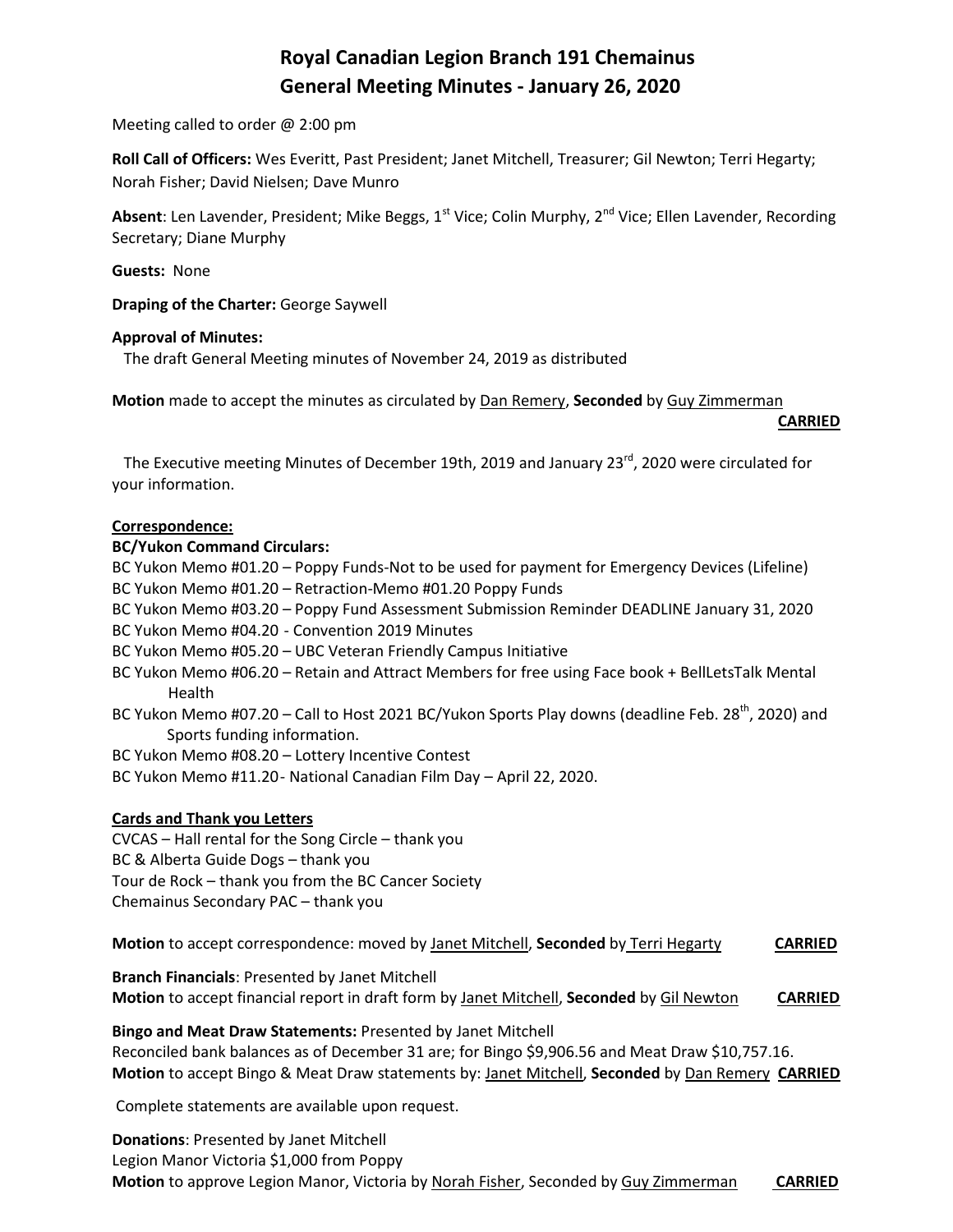#### BC & Alberta Guide Dogs - \$500 from Meat Draw

Cowichan Neighbourhood House Association - \$2,000 from Bingo Chemainus Secondary PAC – Dry Grad 2020 - \$1,000 from Meat Draw

Motion to approve the donations by Janet Mitchell, **Seconded** by Dan Remery **CARRIED**

### **House**: Presented by Gil Newton –

 The roof had a leak and was fixed for \$50. The roof needs some repairs, but will have to wait until spring. The heat pumps were serviced and the gutters need to be cleaned. After discussion, the freezer will be kept until the branch acquires a permanent cook for the Friday dinners. Peter Brady asked about the chimney renovation and when it will be started up again as well as asking about the dumb waiter. The renovations should start up again when the hall is not so busy.

#### **Bar**: Presented by Howard Ballard –

Everything is going well, more volunteer bartenders are needed.

### **Poppy**: Presented by Janet Mitchell –

The Poppy Campaign raised \$19,105.83. The Poster and Literary Presentations were held on January 19<sup>th</sup>. Even though there were very few entries for 2019 contest, everyone enjoyed the ceremony. Thanks to all the members who assisted. I have since been advised that we have 4 placements at the Zone Level. The presentations for Zone are at Prince Edward #91 on Saturday, March  $1<sup>st</sup>$  at 2:00 pm. There was a very good article in the Courier.

#### **Honours and Awards**: Presented by Wes Everitt –

 New committee members have agreed to help with the awards, they are Norah Fisher; Dave Munro and David Nielsen. If anyone has someone in mind for an award please contact one of the committee

#### **Membership:** Presented by Terri Hegarty -

| <b>Robert Vanderbeck</b> | New Member | Ordinary  | <b>Thomas Yuille</b>     | New Member Ordinary  |          |
|--------------------------|------------|-----------|--------------------------|----------------------|----------|
| Jacci Plechnik           | New Member | Associate | Ken Jordan               | New Member Associate |          |
| Kevin Dillabough         | New Member | Associate | Vern Brown               | New Member Associate |          |
| James Sckooratoff        | New Member | Associate | Craig Peterson           | New Member Associate |          |
| Vicki Miller             | New Member | Associate | <b>William Finch</b>     | New Member Associate |          |
| Wendy Finch              | New Member | Associate | Stephen Reich            | New Member Associate |          |
| <b>Wendy Patterson</b>   | Transfer   | Associate | Ronald Hill              | Transfer             | Ordinary |
| Marjorie Copeland        | Transfer   | Associate | William Bateman Transfer |                      | Ordinary |
| <b>Kris Parent</b>       | Transfer   | Associate | Velma Bateman Transfer   |                      | Ordinary |

**Motion** to accept new members by: Terri Hegarty, **Seconded** by Frans Vandenbrink **CARRIED** 

#### **Public Relations:** Presented by

 Colin is acquiring quotes for a new projector in the hall. All future special events are now posted on the web site.

### **Service Officer**: Presented by

Comrade George Saywell passed away on January 4<sup>th</sup>. The scooter he had been using is now being used by another member.

### **Sgt-at-Arms:** Presented by David Nielsen –

No report

**Sick & Visiting**: Presented by – No report